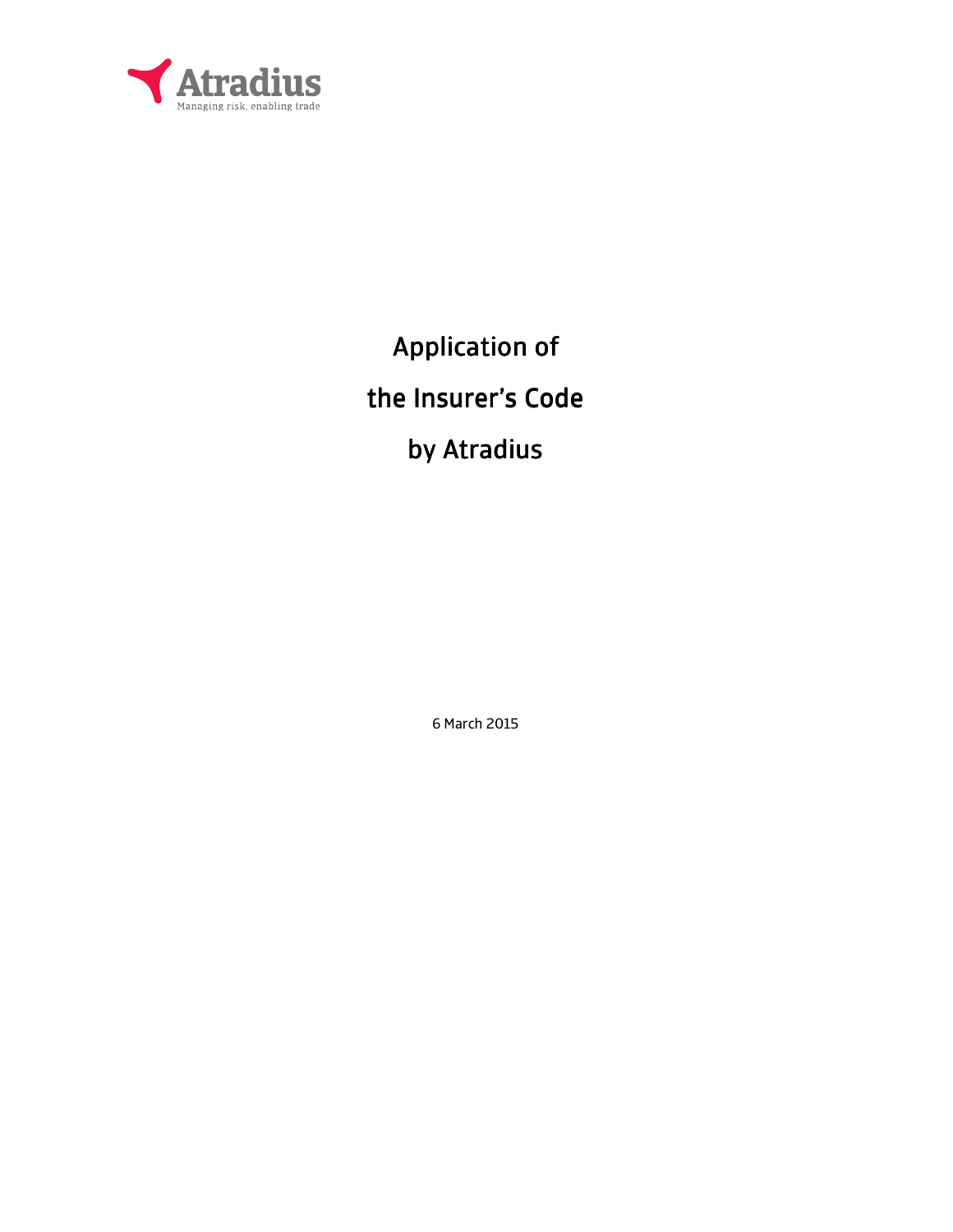#### 1. Introduction

In December 2010, the Dutch Association of Insurance Companies (Verbond van Verzekeraars) published the Governance Principles, also known as the Insurer's Code, which were slightly amended as per 1 July 2013. The Insurer's Code lays out the principles for Dutch insurance companies in terms of corporate governance, risk management, audit and remuneration.

The Insurer's Code is a form of self-regulation on a 'comply or explain' basis, and was drawn up to contribute to restoring trust in the financial sector as a whole. The Insurer's Code applies to all activities in the Netherlands performed by insurance companies that are in possession of a licence granted under the Financial Supervision Act (Wet op het financieel toezicht (Wft)).

Insurance companies that are part of a group can apply parts of the Insurer's Code at group level. The Management Board of Atradius N.V. has decided to apply the principles contained in the Insurer's Code consolidated at group level, i.e. for the Management Board and Supervisory Board of Atradius N.V.

In this report Atradius reports on how the principles of the Insurer's Code are applied by in 2014.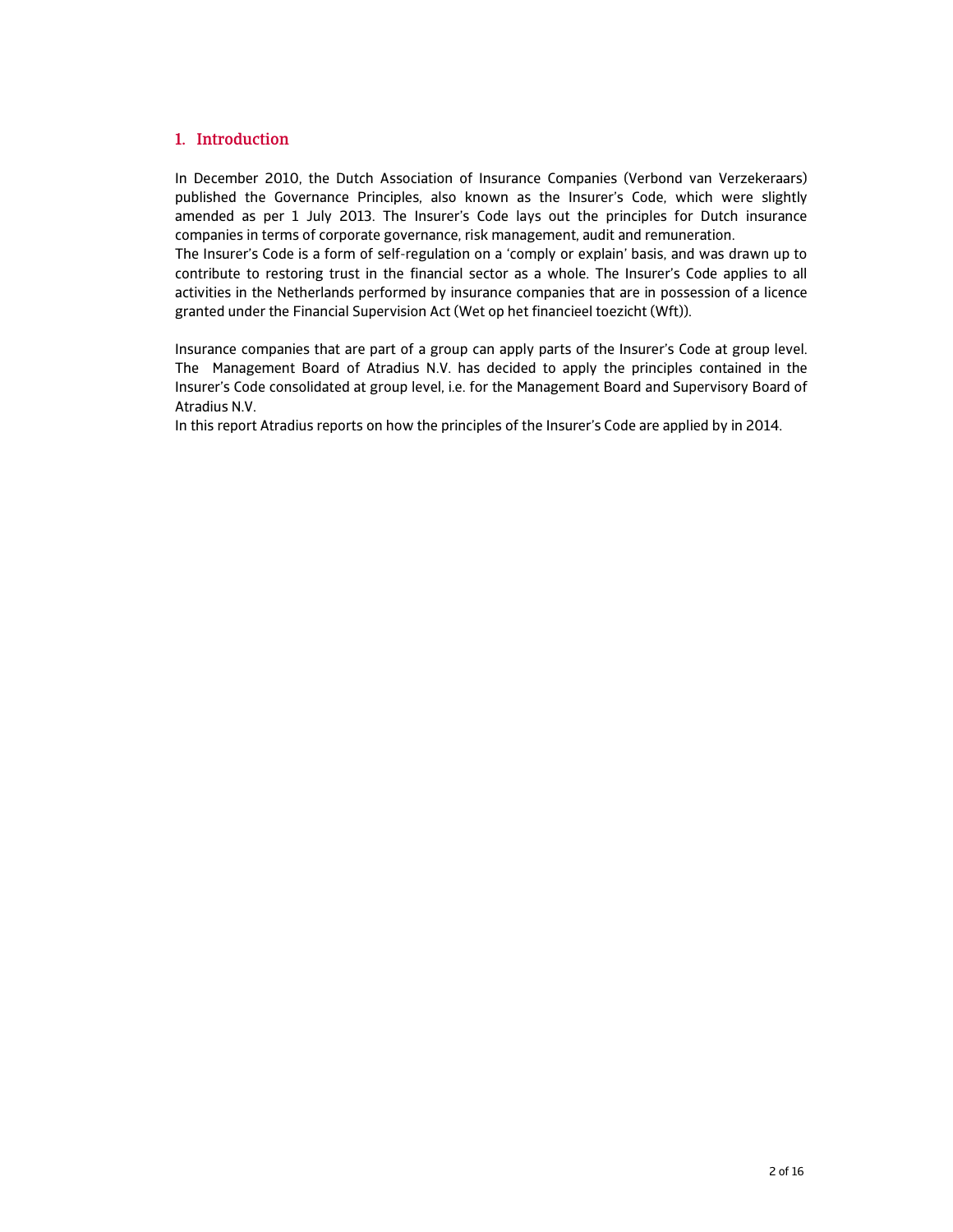# 2. Supervisory board

## **2.1 Composition and expertise**

| <b>Text Insurer's Code</b>                                                                                                                                                                                                                                                                                                                                                                                                                                                                                                                                                                 | <b>Application within Atradius</b>                                                                                                                                                                                                                                                                                                                                                                                                                                                         |
|--------------------------------------------------------------------------------------------------------------------------------------------------------------------------------------------------------------------------------------------------------------------------------------------------------------------------------------------------------------------------------------------------------------------------------------------------------------------------------------------------------------------------------------------------------------------------------------------|--------------------------------------------------------------------------------------------------------------------------------------------------------------------------------------------------------------------------------------------------------------------------------------------------------------------------------------------------------------------------------------------------------------------------------------------------------------------------------------------|
| 2.1.1 The supervisory board shall be composed in<br>such a way that it is able to perform its tasks<br>properly. Complementarity, a collegial board,<br>independence and diversity are preconditions for<br>the supervisory board to perform its tasks<br>properly.                                                                                                                                                                                                                                                                                                                        | Atradius complies with this principle. The<br>requirements are reflected in the Supervisory<br>Board rules. The Supervisory Board currently<br>consists of 8 members of different ages and<br>professional background and from different<br>sectors of industry.                                                                                                                                                                                                                           |
| <b>Text Insurer's Code</b>                                                                                                                                                                                                                                                                                                                                                                                                                                                                                                                                                                 | <b>Application within Atradius</b>                                                                                                                                                                                                                                                                                                                                                                                                                                                         |
| 2.1.2 The supervisory board shall have a sufficient<br>number of members to properly perform its<br>function, including in its committees. The<br>appropriate number of members depends on the<br>nature, size and complexity of the insurer.                                                                                                                                                                                                                                                                                                                                              | Atradius complies with this principle. Both<br>Atradius' Supervisory Board and its Committees<br>are sufficiently staffed given the nature, size<br>and complexity of Atradius' business.                                                                                                                                                                                                                                                                                                  |
| <b>Text Insurer's Code</b>                                                                                                                                                                                                                                                                                                                                                                                                                                                                                                                                                                 | <b>Application within Atradius</b>                                                                                                                                                                                                                                                                                                                                                                                                                                                         |
| 2.1.3 The members of the supervisory board shall<br>have thorough knowledge of the insurer's<br>functions in society and of the interests of all<br>parties involved in the insurer. The supervisory<br>board shall carefully consider the interests of all<br>parties involved in the insurer, such as the<br>insurer's clients, its shareholders and its<br>employees.                                                                                                                                                                                                                   | Atradius complies with this principle. The<br>profile description of the Supervisory Board<br>addresses these requirements. The extensive<br>experience and the professional background of<br>the members of the Supervisory Board ensures<br>that they have thorough knowledge of Atradius'<br>function in society and of the parties involved<br>and are able to carefully consider the interests<br>of all parties involved in Atradius, such as<br>clients, shareholder and employees. |
| <b>Text Insurer's Code</b>                                                                                                                                                                                                                                                                                                                                                                                                                                                                                                                                                                 | <b>Application within Atradius</b>                                                                                                                                                                                                                                                                                                                                                                                                                                                         |
| 2.1.4 Each member of the supervisory board shall<br>be capable of assessing the main aspects of the<br>insurer's overall policy in order to form a balanced<br>and independent opinion about the basic risks<br>involved. Each member of the supervisory board<br>shall also possess the specific expertise needed to<br>perform his or her role in the supervisory board.<br>To this end, if a vacancy arises on the supervisory<br>board, an individual profile shall be drawn up for<br>the new member of the board which profile fits<br>the profile as drawn up for the entire board. | Atradius complies with this principle. This<br>requirement is incorporated in the Supervisory<br>Board Rules and in the profile description of the<br>Supervisory Board and consequently ensures<br>that these requirements will also be applicable<br>to new to be appointed Members of the<br>Supervisory Board.                                                                                                                                                                         |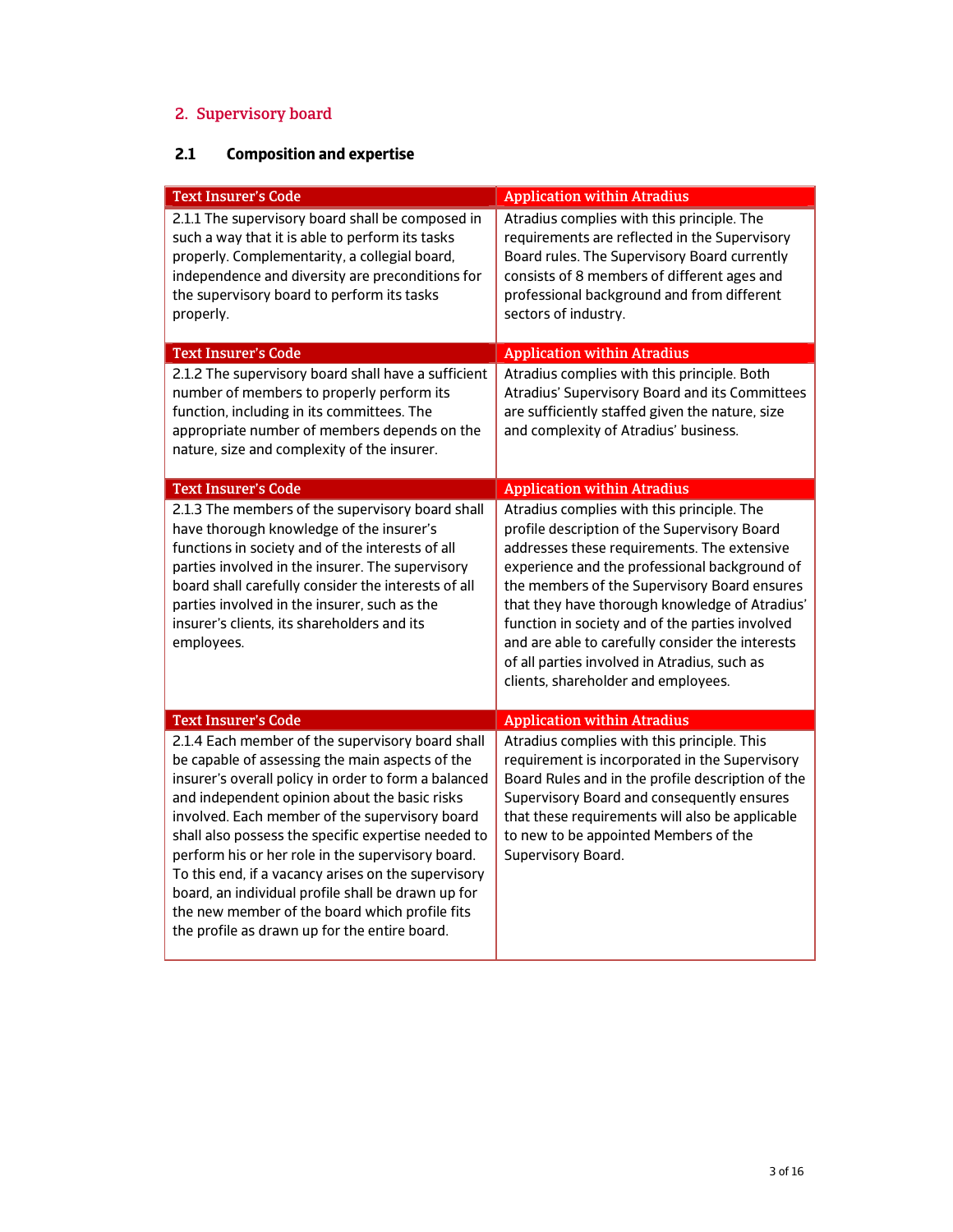| <b>Text Insurer's Code</b>                                                                                                                                                                                                                                                                                                                                                                                                                                                                                                                                                                                                                                                                             | <b>Application within Atradius</b>                                                                                                                                                                                                                                                                                                                                                                                                                                                                                                                                                                                              |
|--------------------------------------------------------------------------------------------------------------------------------------------------------------------------------------------------------------------------------------------------------------------------------------------------------------------------------------------------------------------------------------------------------------------------------------------------------------------------------------------------------------------------------------------------------------------------------------------------------------------------------------------------------------------------------------------------------|---------------------------------------------------------------------------------------------------------------------------------------------------------------------------------------------------------------------------------------------------------------------------------------------------------------------------------------------------------------------------------------------------------------------------------------------------------------------------------------------------------------------------------------------------------------------------------------------------------------------------------|
| 2.1.5 As part of the process to fill the vacancy of<br>chairman of the supervisory board, an individual<br>profile shall be drawn up that also focuses on the<br>insurer's requirements in terms of expertise and<br>experience in relation to the financial sector and<br>familiarity with the socio-economic and political<br>culture and the social environment of the<br>insurer's main markets.                                                                                                                                                                                                                                                                                                   | Atradius complies with this principle. The<br>requirement is incorporated in the Supervisory<br>Board Rules and in the profile of the<br>Supervisory Board, thereby ensuring adherence<br>to this principle                                                                                                                                                                                                                                                                                                                                                                                                                     |
| <b>Text Insurer's Code</b>                                                                                                                                                                                                                                                                                                                                                                                                                                                                                                                                                                                                                                                                             | <b>Application within Atradius</b>                                                                                                                                                                                                                                                                                                                                                                                                                                                                                                                                                                                              |
| 2.1.6 Each member of the supervisory board - the<br>chairman in particular - shall be sufficiently<br>available and contactable to properly perform his<br>or her tasks in the supervisory board and the<br>supervisory board's committees.                                                                                                                                                                                                                                                                                                                                                                                                                                                            | Atradius complies with this principle. The<br>chairman and members of Atradius'<br>Supervisory Board have demonstrated that<br>they are sufficiently available and contactable<br>to properly perform their duties in the<br>Supervisory Board and the Supervisory Board<br>Committees on which they serve. This principle<br>is also included in the Supervisory Board Rules.                                                                                                                                                                                                                                                  |
| <b>Text Insurer's Code</b>                                                                                                                                                                                                                                                                                                                                                                                                                                                                                                                                                                                                                                                                             | <b>Application within Atradius</b>                                                                                                                                                                                                                                                                                                                                                                                                                                                                                                                                                                                              |
| 2.1.7 Each member of the supervisory board shall<br>receive suitable compensation for the amount of<br>time that he or she spends on supervisory board<br>activities. This compensation shall not depend on<br>the insurer's results.                                                                                                                                                                                                                                                                                                                                                                                                                                                                  | Atradius complies with this principle.<br>Remuneration of Supervisory Board members<br>is not dependent on Atradius' results. This is<br>also reflected in the Atradius remuneration<br>policy for the Supervisory Board.                                                                                                                                                                                                                                                                                                                                                                                                       |
| <b>Text Insurer's Code</b>                                                                                                                                                                                                                                                                                                                                                                                                                                                                                                                                                                                                                                                                             | <b>Application within Atradius</b>                                                                                                                                                                                                                                                                                                                                                                                                                                                                                                                                                                                              |
| 2.1.8 The chairman of the supervisory board shall<br>organise a permanent education programme,<br>with the aim of maintaining the expertise of the<br>supervisory board directors at the required<br>standard and improving their expertise where<br>necessary. The learning programme shall cover<br>relevant developments at the insurer and in the<br>financial sector, corporate governance in general<br>and in the financial sector in particular, the duty<br>of care towards the client, integrity, risk<br>management, financial reporting and audits.<br>Every member of the supervisory board shall take<br>part in the programme and meet the<br>requirements of permanent education (PE). | Atradius complies with this principle. A<br>Permanent Education Plan is determined<br>annually which covers the topics mentioned in<br>this principle as well as subjects specific to<br>Atradius. In the course of 2014 permanent<br>education sessions were held covering the<br>following topics:<br>Innovation in the financial industry - best<br>$\bullet$<br>practices how to embed a culture of<br>innovation in an organisation;<br>The Atradius' Internal Model & Related Uses;<br>Reinsurance (Fronting, Captives, co-<br>insurance etc.).<br>These sessions were presented by internal and<br>external specialists. |
| <b>Text Insurer's Code</b>                                                                                                                                                                                                                                                                                                                                                                                                                                                                                                                                                                                                                                                                             | <b>Application within Atradius</b>                                                                                                                                                                                                                                                                                                                                                                                                                                                                                                                                                                                              |
| 2.1.9 The assessment of the effectiveness of the<br>permanent education plan referred to in principle<br>2.1.8 shall be part of the annual evaluation<br>performed by the supervisory board.                                                                                                                                                                                                                                                                                                                                                                                                                                                                                                           | Atradius complies with this principle. A self-<br>evaluation programme is being completed on<br>an annual basis and includes, among other<br>things, an assessment of the effectiveness of<br>the permanent education plan.                                                                                                                                                                                                                                                                                                                                                                                                     |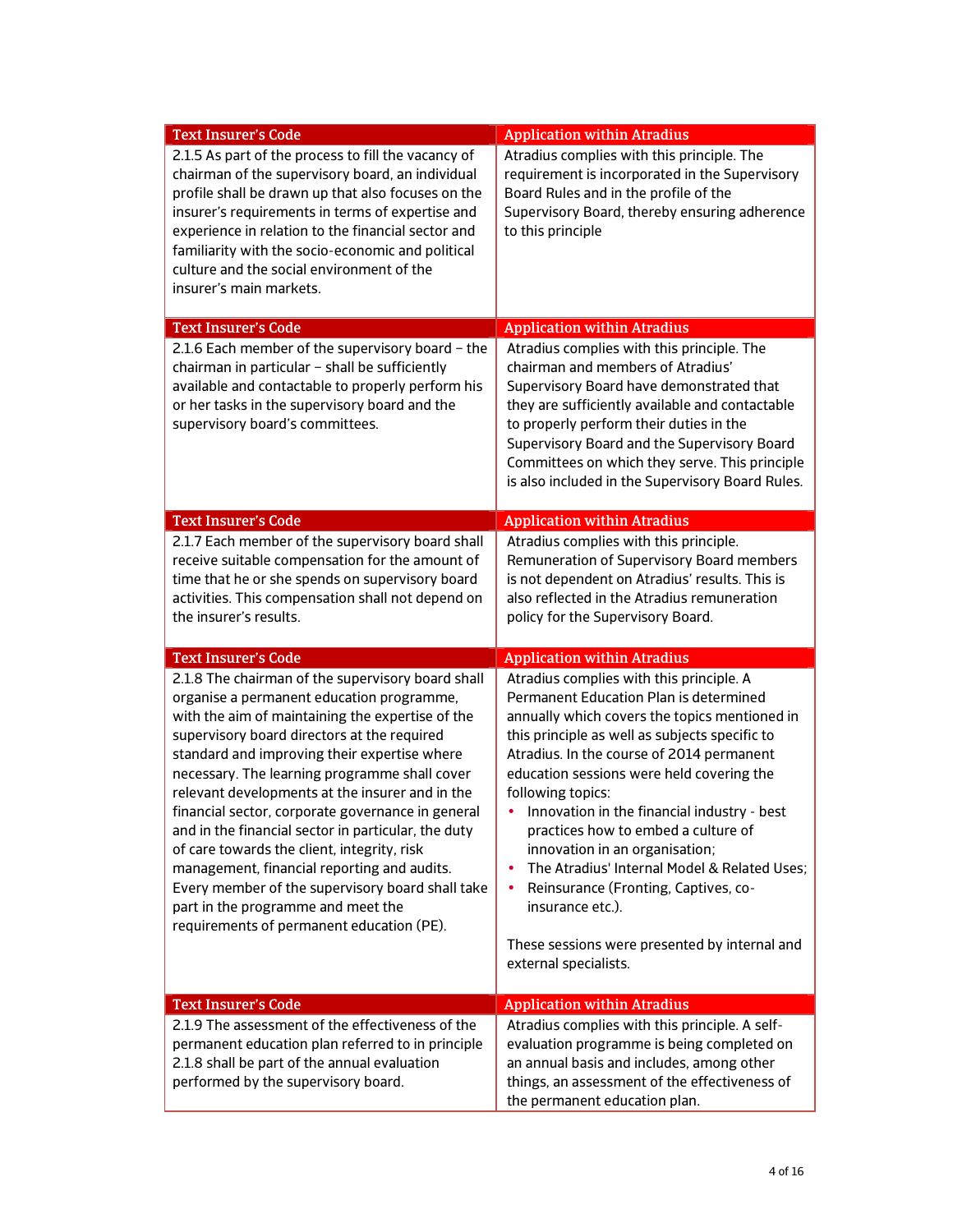| <b>Text Insurer's Code</b>                      | <b>Application within Atradius</b>             |
|-------------------------------------------------|------------------------------------------------|
| 2.1.10 In addition to the supervisory board's   | Atradius complies with this principle which is |
| annual self-evaluation, the functioning of the  | incorporated in the Supervisory Board Rules    |
| supervisory board shall be evaluated under      | and in the self-assessment procedure for all   |
| independent supervision once every three years. | Members of the Supervisory Board.              |
| The involvement of each member of the           |                                                |
| supervisory board, the culture within the       |                                                |
| supervisory board and the relationship between  |                                                |
| the supervisory board and the executive board   |                                                |
| shall be part of this evaluation.               |                                                |

## **2.2 Tasks and working methods**

| <b>Text Insurer's Code</b>                                                                                                                                                                                                                                                                                                                                                                                                                                                                                                                                                | <b>Application within Atradius</b>                                                                                                                                                                                                                                                                                                                                                                                                                                                                                                                                                                                           |
|---------------------------------------------------------------------------------------------------------------------------------------------------------------------------------------------------------------------------------------------------------------------------------------------------------------------------------------------------------------------------------------------------------------------------------------------------------------------------------------------------------------------------------------------------------------------------|------------------------------------------------------------------------------------------------------------------------------------------------------------------------------------------------------------------------------------------------------------------------------------------------------------------------------------------------------------------------------------------------------------------------------------------------------------------------------------------------------------------------------------------------------------------------------------------------------------------------------|
| 2.2.1 As part of its supervisory tasks, the<br>supervisory board shall pay special attention to<br>the insurer's risk management. All discussions<br>about risk management shall be prepared by a<br>risk committee or a similar committee, which<br>committee shall be appointed by the supervisory<br>board from its ranks for this purpose.                                                                                                                                                                                                                            | Atradius complies with this principle. However,<br>as Atradius considers risk management a key<br>feature of its business model, all discussions<br>about risk management are prepared and take<br>place in the full Supervisory Board, rather than<br>in a separate (risk) committee.                                                                                                                                                                                                                                                                                                                                       |
| <b>Text Insurer's Code</b>                                                                                                                                                                                                                                                                                                                                                                                                                                                                                                                                                | <b>Application within Atradius</b>                                                                                                                                                                                                                                                                                                                                                                                                                                                                                                                                                                                           |
| 2.2.2 Both the risk committee and the audit<br>committee shall be subject to specific<br>requirements as regards competency and<br>experience. For example, a number of members<br>of the risk committee must have sound<br>knowledge of the financial aspects of risk<br>management or the experience needed to make a<br>thorough assessment of risks. A number of<br>members of the audit committee must have<br>sound knowledge of financial reporting and<br>internal control systems and audits or the<br>experience needed to thoroughly supervise these<br>areas. | Atradius complies with this principle. Members<br>of the Audit Committee must meet certain<br>specific expertise requirements as described in<br>the Supervisory Board rules. At least one<br>member must have relevant expertise in<br>financial administration and accounting for<br>listed companies or other large companies.<br>Although within Atradius' Supervisory Board<br>no separate risk committee exists, a sufficient<br>number of Members of the Supervisory Board<br>have sound knowledge of the financial aspects<br>of risk management or the experience needed<br>to make a thorough assessment of risks. |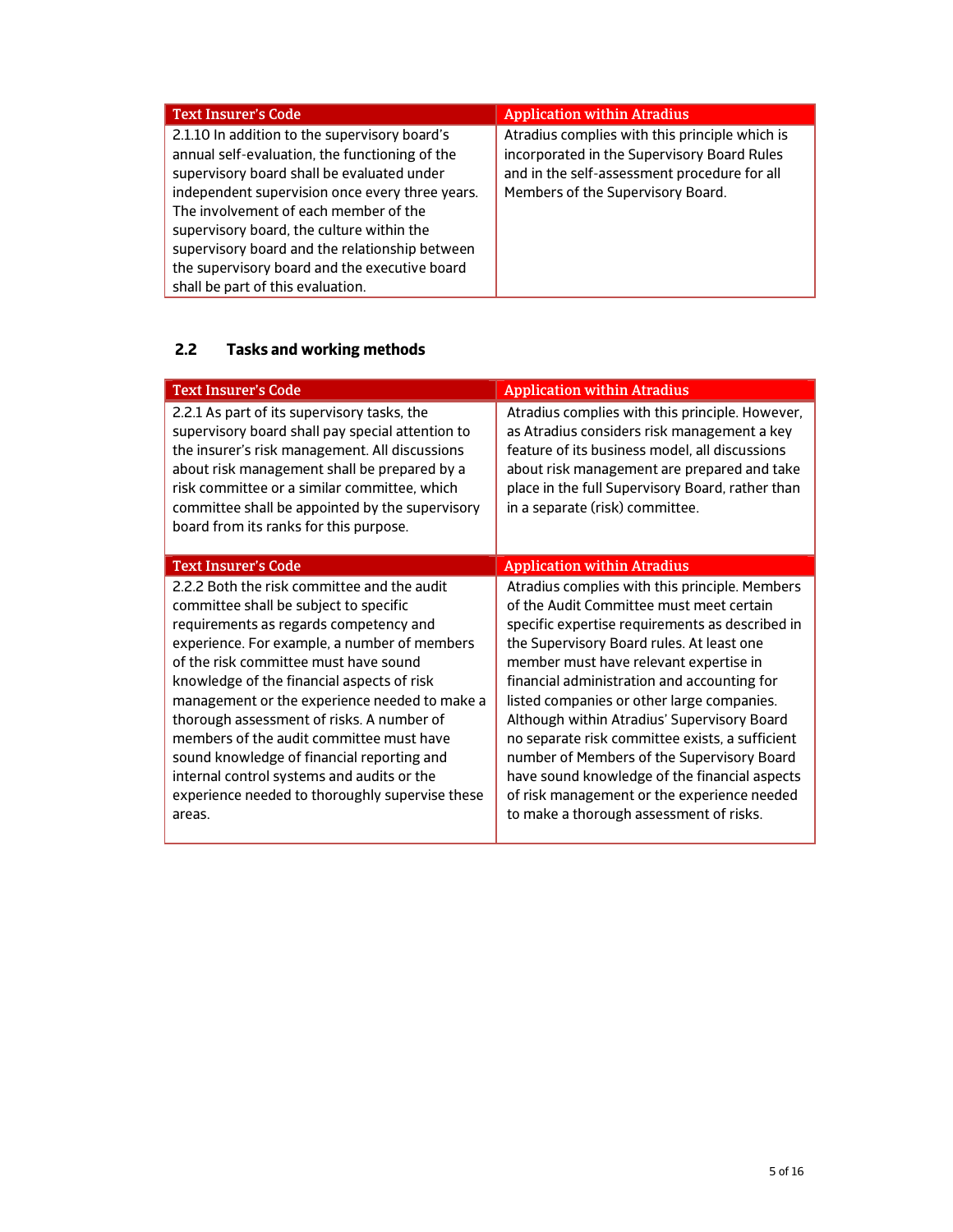### 3. Executive Board

### **3.1 Composition and expertise**

| <b>Text Insurer's Code</b>                                                                                                                                                                                                                                                                                                                                                                                                                                                                                                                                                                                                 | <b>Application within Atradius</b>                                                                                                                                                                                                                                                                                                                                                                                                                                                                                                                    |
|----------------------------------------------------------------------------------------------------------------------------------------------------------------------------------------------------------------------------------------------------------------------------------------------------------------------------------------------------------------------------------------------------------------------------------------------------------------------------------------------------------------------------------------------------------------------------------------------------------------------------|-------------------------------------------------------------------------------------------------------------------------------------------------------------------------------------------------------------------------------------------------------------------------------------------------------------------------------------------------------------------------------------------------------------------------------------------------------------------------------------------------------------------------------------------------------|
| 3.1.1 The executive board shall be composed in<br>such a way that it is able to perform its tasks<br>properly. Complementarity, a collegial board and<br>diversity are preconditions for the executive<br>board to perform its tasks properly.                                                                                                                                                                                                                                                                                                                                                                             | Atradius complies with this principle. The<br>Management Board consists of five members,<br>which is considered sufficient in view of the<br>size and business activities of Atradius. The<br>Management Board rules also formally lay<br>down these requirements.                                                                                                                                                                                                                                                                                    |
| <b>Text Insurer's Code</b>                                                                                                                                                                                                                                                                                                                                                                                                                                                                                                                                                                                                 | <b>Application within Atradius</b>                                                                                                                                                                                                                                                                                                                                                                                                                                                                                                                    |
| 3.1.2 Each member of the executive board shall<br>possess a thorough knowledge of the financial<br>sector in general and the insurance sector in<br>particular. Each member of the executive board<br>shall have thorough knowledge of the insurer's<br>functions in society and of the interests of all<br>parties involved in the insurer. In addition, each<br>member of the executive board shall possess<br>thorough knowledge so that he or she is able to<br>assess and determine the main aspects of the<br>insurer's overall policy and then form a balanced<br>and independent opinion about the risks involved. | Atradius complies with this principle. The<br>members of the Management Board have a<br>long history in the financial sector, in various<br>positions. The requirements in terms of<br>composition and competencies of the<br>Management Board have been further laid<br>down in profile descriptions.                                                                                                                                                                                                                                                |
| <b>Text Insurer's Code</b>                                                                                                                                                                                                                                                                                                                                                                                                                                                                                                                                                                                                 | <b>Application within Atradius</b>                                                                                                                                                                                                                                                                                                                                                                                                                                                                                                                    |
| 3.1.3 The chairman of the executive board shall<br>organise a permanent education programme,<br>with the aim of maintaining the expertise of the<br>executive board directors at the required<br>standard and improving their expertise where<br>necessary. The learning programme shall cover<br>relevant developments at the insurer and in the<br>financial sector, corporate governance in general<br>and in the financial sector in particular, the duty<br>of care towards the client, integrity, risk<br>management, financial reporting and audits.                                                                | Atradius complies with this principle. A<br>permanent education programme has been<br>devised which includes amongst other things<br>the subjects mentioned in the Code. In the<br>course of 2014 permanent education sessions<br>were held covering the following topics:<br>Innovation in the financial industry - best<br>$\bullet$<br>practices how to embed a culture of<br>innovation in an organisation;<br>The Atradius' Internal Model & Related Uses:<br>$\bullet$<br>Reinsurance (Fronting, Captives, co-<br>$\bullet$<br>insurance etc.). |
|                                                                                                                                                                                                                                                                                                                                                                                                                                                                                                                                                                                                                            | These sessions were presented by internal and<br>external specialists.                                                                                                                                                                                                                                                                                                                                                                                                                                                                                |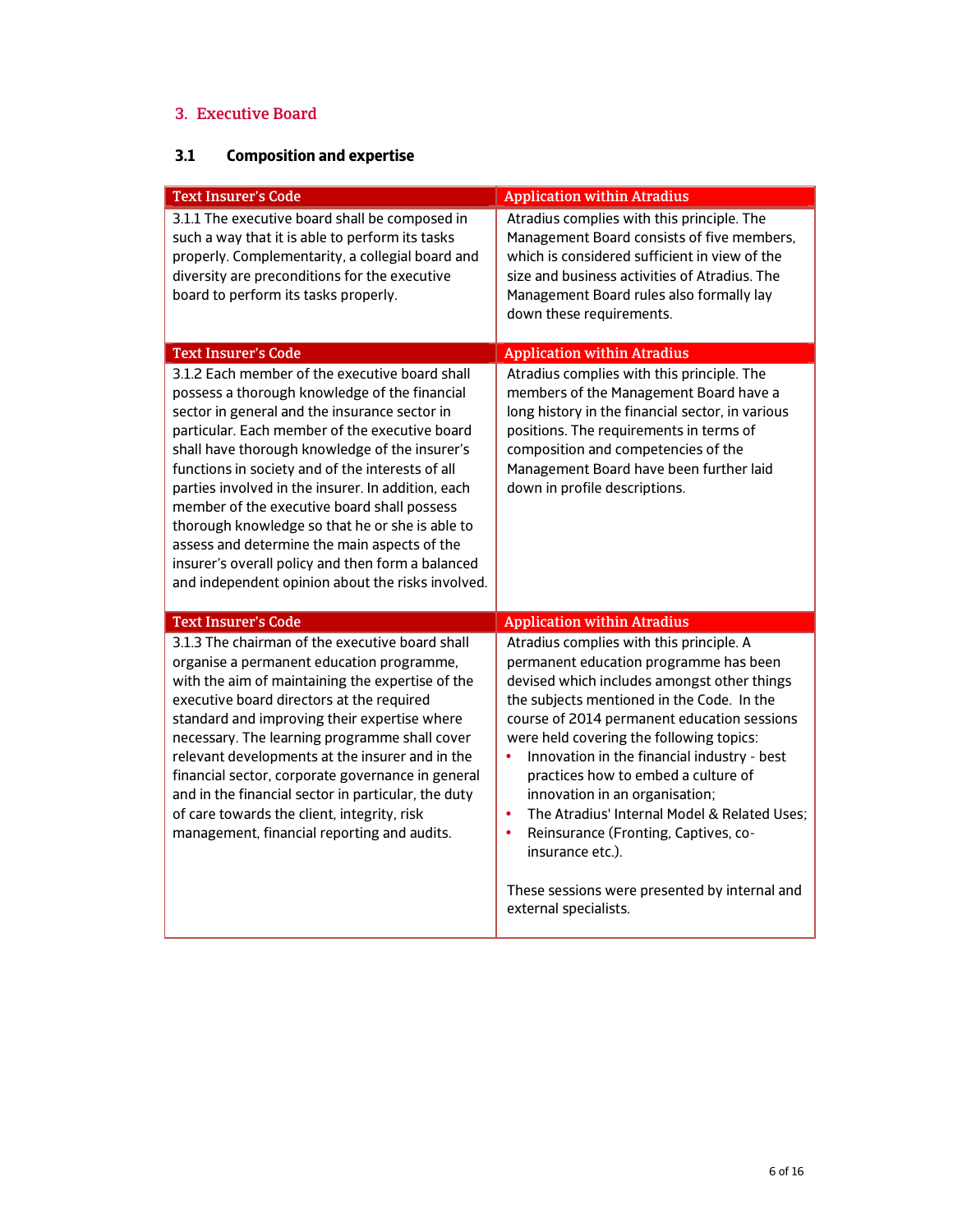| <b>Text Insurer's Code</b>                                                                                                                                                                                                                                                                                                                                                                                                                                                                                                                                                                                                                                | <b>Application within Atradius</b>                                                                                                                                                                                                                                                                                                                              |
|-----------------------------------------------------------------------------------------------------------------------------------------------------------------------------------------------------------------------------------------------------------------------------------------------------------------------------------------------------------------------------------------------------------------------------------------------------------------------------------------------------------------------------------------------------------------------------------------------------------------------------------------------------------|-----------------------------------------------------------------------------------------------------------------------------------------------------------------------------------------------------------------------------------------------------------------------------------------------------------------------------------------------------------------|
| 3.1.4 Every member of the executive board shall<br>take part in the programme referred to in 3.1.3<br>and meet the requirements of the permanent<br>education programme. They have to satisfy this<br>condition in order to function on the executive<br>board. The supervisory board shall ascertain<br>whether the members of the executive board<br>continue to fulfil the expertise requirements<br>developed by De Nederlandsche Bank (the Dutch<br>central bank).                                                                                                                                                                                   | Atradius complies with this principle. Meeting<br>the requirements of the permanent education<br>programme is an obligation for all Management<br>Board members.                                                                                                                                                                                                |
| <b>Text Insurer's Code</b>                                                                                                                                                                                                                                                                                                                                                                                                                                                                                                                                                                                                                                | <b>Application within Atradius</b>                                                                                                                                                                                                                                                                                                                              |
| 3.1.5 Each year, the insurer shall indicate in its<br>annual report in what manner it implemented<br>principles 3.1.3 and 3.1.4.                                                                                                                                                                                                                                                                                                                                                                                                                                                                                                                          | In the annual report for 2014, further<br>information will be included how the<br>requirements of this programme have been<br>met.                                                                                                                                                                                                                              |
| <b>Text Insurer's Code</b>                                                                                                                                                                                                                                                                                                                                                                                                                                                                                                                                                                                                                                | <b>Application within Atradius</b>                                                                                                                                                                                                                                                                                                                              |
| 3.1.6 Taking into account the risk appetite<br>approved by the supervisory board, the executive<br>board shall ensure a balanced assessment<br>between the commercial interests of the insurer<br>and the risks to be taken.                                                                                                                                                                                                                                                                                                                                                                                                                              | Atradius complies with this principle. In<br>performing its duties, the Management Board<br>makes a balanced assessment of the<br>commercial interest and financial risks of<br>Atradius, taking into account Atradius'<br>stakeholders and applicable laws, rules and<br>regulations. The Management Board rules also<br>formally lay down these requirements. |
| <b>Text Insurer's Code</b>                                                                                                                                                                                                                                                                                                                                                                                                                                                                                                                                                                                                                                | <b>Application within Atradius</b>                                                                                                                                                                                                                                                                                                                              |
| 3.1.7 Within the executive board one member<br>shall be responsible for preparing the decision<br>making with regard to risk management. This<br>member of the executive board shall be involved,<br>in a timely manner, in the preparation of<br>decisions that are of material significance for the<br>insurer as regards the risk profile, especially<br>where these decisions may result in departure<br>from the risk appetite approved by the<br>supervisory board. Risk management shall also<br>include a focus on the interests of financial<br>stability and on the impact that systemic risk<br>could have on the risk profile of the insurer. | Atradius complies with this principle. The<br>Management Board of Atradius has designated<br>one of its members as Chief Risk Officer (CRO).<br>The CRO has a dedicated responsibility for risk<br>management.                                                                                                                                                  |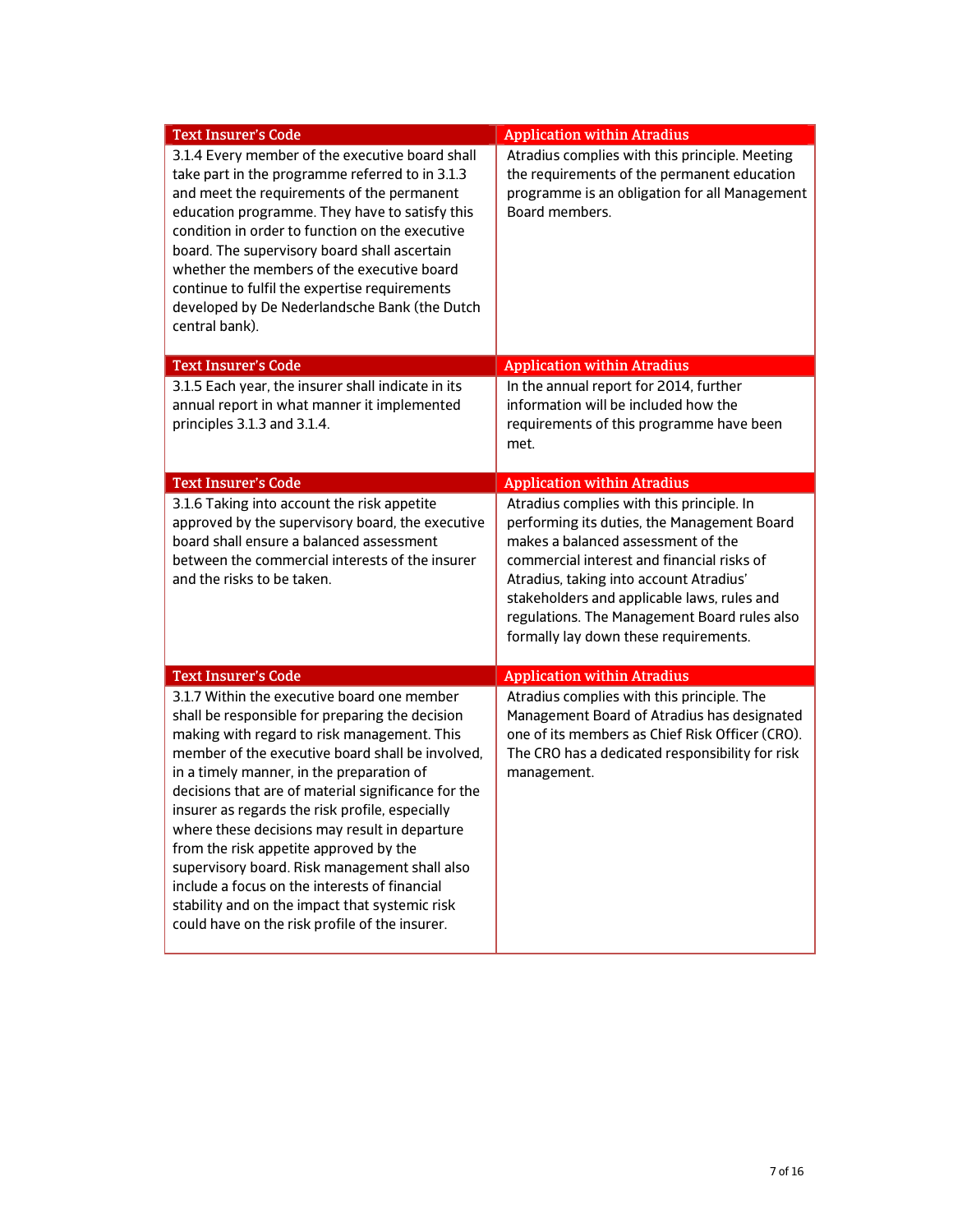| <b>Text Insurer's Code</b>                                                                                                                                                                                                                                                                                                                                                 | <b>Application within Atradius</b>                                                                                                                                                                                                                                                               |
|----------------------------------------------------------------------------------------------------------------------------------------------------------------------------------------------------------------------------------------------------------------------------------------------------------------------------------------------------------------------------|--------------------------------------------------------------------------------------------------------------------------------------------------------------------------------------------------------------------------------------------------------------------------------------------------|
| 3.1.8 The member of the executive board who is<br>responsible for preparing the decision-making<br>with regard to risk management may combine his<br>or her function with other focus areas, on the<br>condition that he or she does not bear any<br>individual commercial responsibility for the<br>commercial task areas and operates<br>independently from those areas. | Atradius complies with this principle. The CRO<br>is not responsible for commercial matters and<br>operates independently from the commercial<br>organisation which is the responsibility of the<br>Chief Market Officers. This principle is also<br>incorporated in the Management Board Rules. |

## **3.2 Tasks and working methods**

| <b>Text Insurer's Code</b>                                                                                                                                                                                                                                                                                                                                                                                                                                            | <b>Application within Atradius</b>                                                                                                                                                                                                                                                                                                                                                                                                                                                                                                                                                                                          |
|-----------------------------------------------------------------------------------------------------------------------------------------------------------------------------------------------------------------------------------------------------------------------------------------------------------------------------------------------------------------------------------------------------------------------------------------------------------------------|-----------------------------------------------------------------------------------------------------------------------------------------------------------------------------------------------------------------------------------------------------------------------------------------------------------------------------------------------------------------------------------------------------------------------------------------------------------------------------------------------------------------------------------------------------------------------------------------------------------------------------|
| 3.2.1 In all of its actions, the insurer's executive<br>board shall ensure that it carefully considers the<br>interests of all of the parties involved in the<br>insurer, such as the insurer's clients, its<br>shareholders and its employees. These<br>considerations shall take into account the<br>continuity of the insurer, the environment in<br>society in which the insurer operates and<br>legislation, regulations and codes that apply to<br>the insurer. | Atradius complies with this principle and has<br>included these considerations in the<br>Management Board Rules.                                                                                                                                                                                                                                                                                                                                                                                                                                                                                                            |
| <b>Text Insurer's Code</b>                                                                                                                                                                                                                                                                                                                                                                                                                                            | <b>Application within Atradius</b>                                                                                                                                                                                                                                                                                                                                                                                                                                                                                                                                                                                          |
| 3.2.2 Maintaining a continued focus on its clients'<br>interests is a necessary precondition for the<br>continuity of the insurer. Without prejudice to the<br>principle formulated in 3.2.1, the executive board<br>shall ensure that the insurer always treats its<br>clients with due care. The executive board shall<br>see to it that the duty of care for the client is<br>embedded in the insurer's culture.                                                   | Atradius complies with this principle. Atradius'<br>mission is to strengthen our customers' credit<br>management and support their growth by<br>providing them with accurate assessments of<br>the payment default risk of their buyers,<br>effective collections of overdue invoices, and<br>reliable surety protection against a range of<br>contractual defaults.                                                                                                                                                                                                                                                        |
|                                                                                                                                                                                                                                                                                                                                                                                                                                                                       | To further embed treating clients with due care<br>our Code of Conduct and our Customer Service<br>Charter articulate this subject. The Customer<br>Service Charter (also available on the Atradius<br>website) is a formal commitment in response<br>to requests from customers for greater<br>certainty in customer service in an increasingly<br>volatile and unpredictable global credit<br>environment. It sets out the standards we aim<br>to provide for quality, timeliness and accuracy<br>of our services for all customers, large or small.<br>This principle is also included in the<br>Management Board Rules. |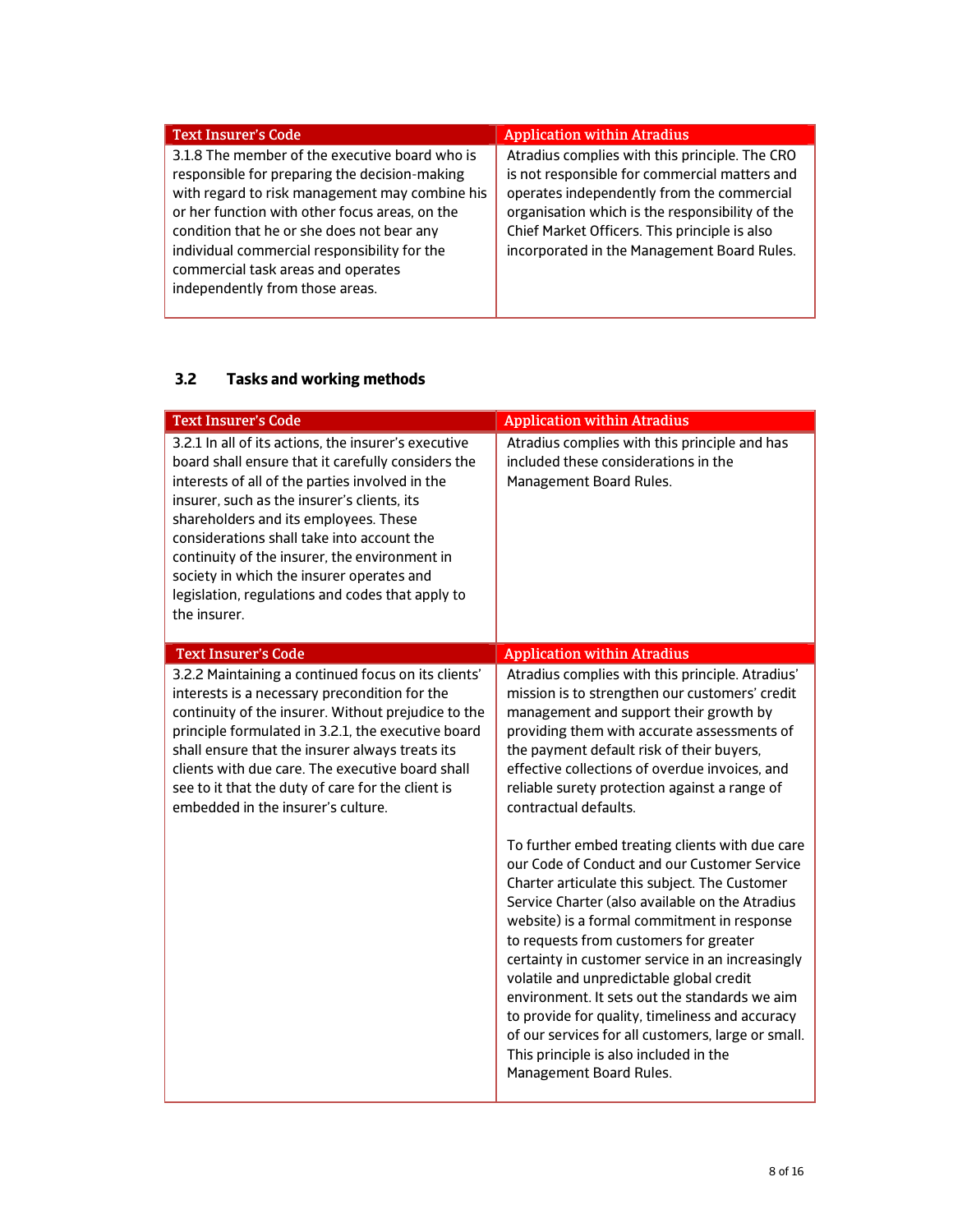| <b>Text Insurer's Code</b>                                                                                                                                                                                                                                                                                                                                                                                                                                                                                                             | <b>Application within Atradius</b>                                                                                                                                                                                                                                                                                                                        |
|----------------------------------------------------------------------------------------------------------------------------------------------------------------------------------------------------------------------------------------------------------------------------------------------------------------------------------------------------------------------------------------------------------------------------------------------------------------------------------------------------------------------------------------|-----------------------------------------------------------------------------------------------------------------------------------------------------------------------------------------------------------------------------------------------------------------------------------------------------------------------------------------------------------|
| 3.2.3 The members of the executive board shall<br>perform their tasks in a meticulous, expert and<br>fair manner, taking into account the applicable<br>laws, codes and regulations. Each member of the<br>executive board shall sign a moral and ethical<br>conduct declaration. A model-declaration has<br>been included in the explanatory notes to this<br>Code. This model- declaration can be<br>supplemented by each insurer as it deems<br>appropriate.                                                                        | Atradius complies with this principle. All<br>members of the Management Board have<br>signed the moral ethical declaration and a<br>reference to this has been included on the<br>Atradius corporate website. In 2013, all<br>members also took the 'Insurer's Oath'.                                                                                     |
| <b>Text Insurer's Code</b>                                                                                                                                                                                                                                                                                                                                                                                                                                                                                                             | <b>Application within Atradius</b>                                                                                                                                                                                                                                                                                                                        |
| 3.2.4 The executive board shall ensure that the<br>declaration referred to in principle 3.2.3 is<br>translated into principles that form guidelines for<br>the behaviour of all of the insurer's employees.<br>The content of these principles shall be expressly<br>pointed out to every new employee of the insurer<br>when he or she joins the insurer by inserting a<br>reference to these principles in the new<br>employee's contract of employment. Every new<br>employee shall be required to comply with these<br>principles. | Atradius complies with the spirit of this<br>principle. The principles that can be derived<br>from the declaration were already included in<br>Atradius' Code of Conduct. As the Code of<br>Conduct applies to all Atradius employees,<br>Atradius has opted not to include a specific<br>reference in employee's contract regarding<br>these principles. |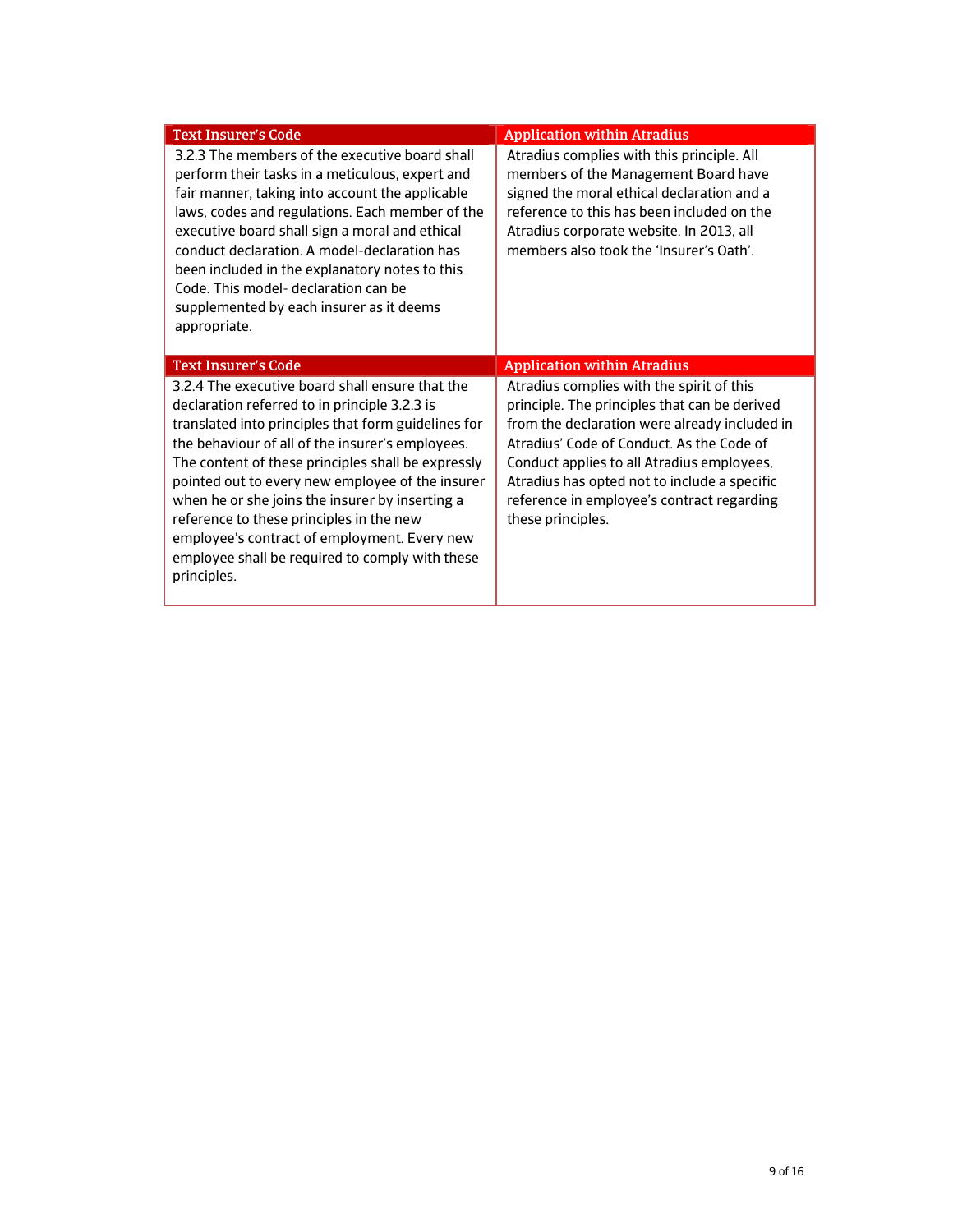## 4. Risk Management

| <b>Text Insurer's Code</b>                                                                                                                                                                                                                                                                                                                                                                                                                                                                                                                        | <b>Application within Atradius</b>                                                                                                                                                                                                                                                                                                                                                                                                                                                                                                                                                                                                      |
|---------------------------------------------------------------------------------------------------------------------------------------------------------------------------------------------------------------------------------------------------------------------------------------------------------------------------------------------------------------------------------------------------------------------------------------------------------------------------------------------------------------------------------------------------|-----------------------------------------------------------------------------------------------------------------------------------------------------------------------------------------------------------------------------------------------------------------------------------------------------------------------------------------------------------------------------------------------------------------------------------------------------------------------------------------------------------------------------------------------------------------------------------------------------------------------------------------|
| 4.1 The executive board - and primarily the<br>chairman of the executive board - shall be<br>responsible for adopting, implementing,<br>monitoring and, where necessary, adjusting the<br>insurer's overall risk policy. The executive board<br>shall propose the risk appetite to the supervisory<br>board for approval at least once a year. Any<br>material changes to the risk appetite in the<br>interim shall also require the supervisory board's<br>approval.                                                                             | Atradius complies with this principle which is<br>incorporated in the Management Board Rules.<br>The Management Board (MB) is ultimately<br>responsible for risk management and internal<br>control within the Group. Without affecting this<br>responsibility, the authority to take decisions in<br>this context has been delegated to the Risk<br>Strategy Management Board (RSMB), which is<br>composed of the Management Board members<br>and the Directors of Group Risk Management,<br>Finance and Strategy & Corporate<br>Development.                                                                                          |
|                                                                                                                                                                                                                                                                                                                                                                                                                                                                                                                                                   | This structure ensures that the RSMB is<br>properly informed of all relevant technical<br>aspects related to risk, strategy and accounting<br>when taking decisions. The RSMB's<br>responsibility includes the development of the<br>framework to manage risk as well as the on-<br>going overview of the largest risks. The RSMB<br>establishes the internal risk control system by<br>determining risk control policies and<br>prescribing risk mitigation activities. In<br>addition, the RSMB ensures that there are<br>processes and systems to review the<br>effectiveness of risk management and the<br>internal control system. |
|                                                                                                                                                                                                                                                                                                                                                                                                                                                                                                                                                   | The Supervisory Board is responsible for<br>overseeing the MB implements, including<br>amongst other things, the risk management<br>and internal control system. In this respect, the<br>MB, along with the risk management functions,<br>periodically present results, development plans<br>to the Supervisory Board and relevant<br>committees thereof.                                                                                                                                                                                                                                                                               |
| <b>Text Insurer's Code</b>                                                                                                                                                                                                                                                                                                                                                                                                                                                                                                                        | <b>Application within Atradius</b>                                                                                                                                                                                                                                                                                                                                                                                                                                                                                                                                                                                                      |
| 4.2 The supervisory board shall supervise the risk<br>policy pursued by the executive board. As part of<br>their supervision, the supervisory board shall<br>discuss the insurer's risk profile and assess at a<br>strategic level whether capital allocation and<br>liquidity impact in the general sense are in line<br>with the approved risk appetite. In the<br>performance of this supervisory role, the<br>supervisory board shall be advised by the risk<br>committee formed from the ranks of the<br>supervisory board for this purpose. | Atradius complies with this principle.<br>Discussion of the risk profile of Atradius is a<br>recurring topic during every Supervisory Board<br>meeting. Considering the importance that is<br>attached to risk management by the<br>Supervisory Board, such topic is discussed with<br>the entire Supervisory Board being present.                                                                                                                                                                                                                                                                                                      |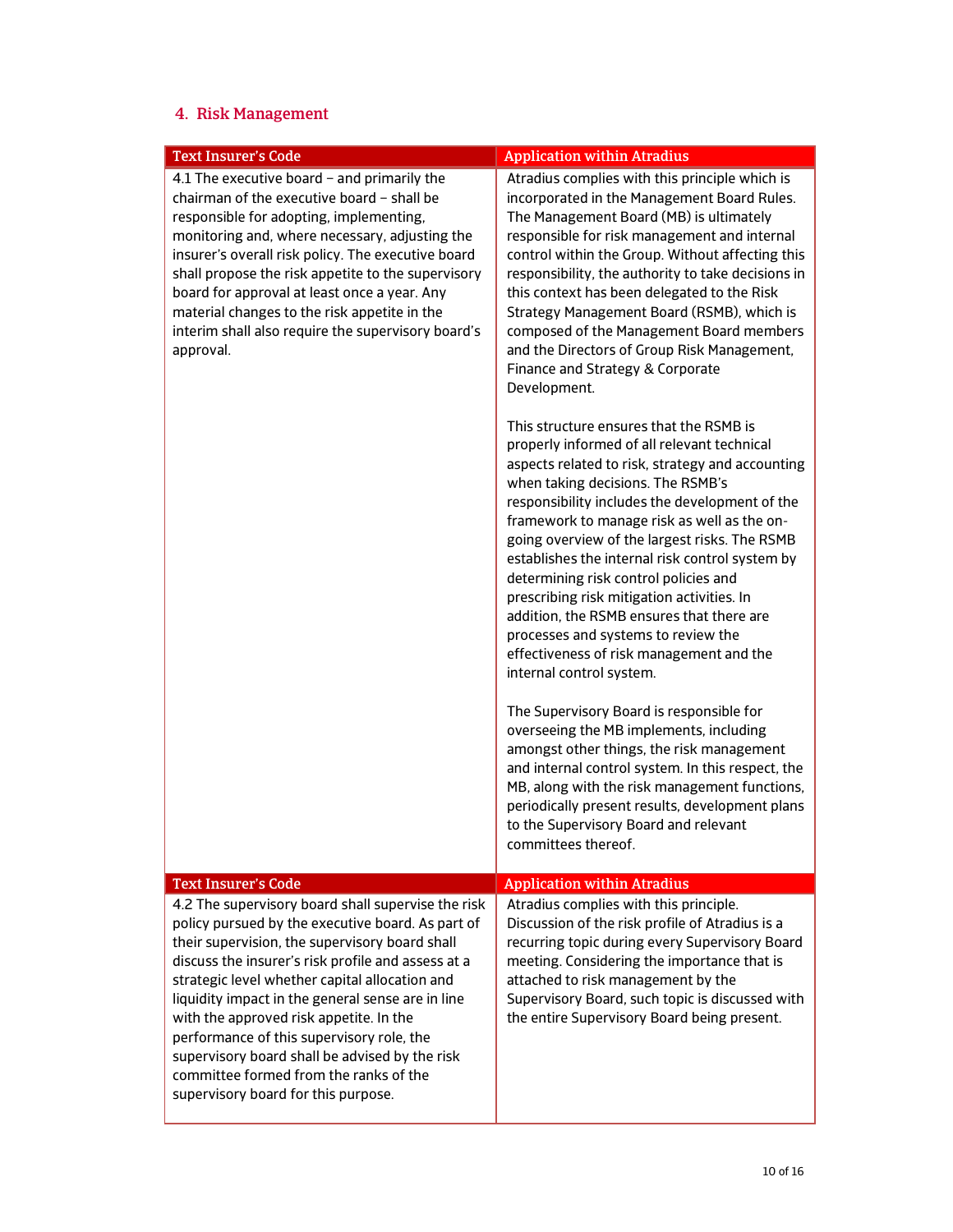| <b>Text Insurer's Code</b>                                                                                                                                                                                                                                                                                                                                                                                                                                                                                                                                                                                                                                                                                                                                                                                                                                            | <b>Application within Atradius</b>                                                                                                                                                                                                                                                                                                                                                                                                                                                                                                                          |
|-----------------------------------------------------------------------------------------------------------------------------------------------------------------------------------------------------------------------------------------------------------------------------------------------------------------------------------------------------------------------------------------------------------------------------------------------------------------------------------------------------------------------------------------------------------------------------------------------------------------------------------------------------------------------------------------------------------------------------------------------------------------------------------------------------------------------------------------------------------------------|-------------------------------------------------------------------------------------------------------------------------------------------------------------------------------------------------------------------------------------------------------------------------------------------------------------------------------------------------------------------------------------------------------------------------------------------------------------------------------------------------------------------------------------------------------------|
| 4.3 The supervisory board shall assess<br>periodically at the strategic level whether the<br>commercial activities in the general sense are<br>appropriate in the context of the insurer's risk<br>appetite. The executive board shall provide the<br>supervisory board with the relevant information<br>for this assessment in such a way that the<br>supervisory board is able to form a sound<br>opinion.                                                                                                                                                                                                                                                                                                                                                                                                                                                          | Atradius complies with this principle. The<br>Supervisory Board discusses and assesses on a<br>quarterly basis the Risk Report presented by<br>the CRO. Risk Management is a standard<br>agenda item within the Supervisory Board -<br>various risk related topics are discussed in the<br>Supervisory Board following specific items<br>reported in the Risk Report.                                                                                                                                                                                       |
| <b>Text Insurer's Code</b>                                                                                                                                                                                                                                                                                                                                                                                                                                                                                                                                                                                                                                                                                                                                                                                                                                            | <b>Application within Atradius</b>                                                                                                                                                                                                                                                                                                                                                                                                                                                                                                                          |
| 4.4 The executive board shall ensure that risk<br>management is arranged adequately so that the<br>executive board is aware in good time of any<br>material risks run by the insurer so that these<br>risks can be managed properly. The executive<br>board shall take any decisions that are of material<br>significance for the risk profile, the capital<br>allocation or the liquidity impact.                                                                                                                                                                                                                                                                                                                                                                                                                                                                    | Atradius complies with this principle.<br>Governance over risk management is<br>adequately documented and includes all<br>material risks Atradius may be exposed to.                                                                                                                                                                                                                                                                                                                                                                                        |
| <b>Text Insurer's Code</b>                                                                                                                                                                                                                                                                                                                                                                                                                                                                                                                                                                                                                                                                                                                                                                                                                                            | <b>Application within Atradius</b>                                                                                                                                                                                                                                                                                                                                                                                                                                                                                                                          |
| 4.5 Every insurer shall have a Product Approval<br>Process. The executive board shall organise the<br>product approval process and shall be responsible<br>for the process working properly. Products that<br>go through the product approval process at the<br>insurer shall not be launched on the market or<br>distributed without careful consideration of the<br>risks by the insurer's risk manager and a careful<br>assessment of any other relevant factors,<br>including the duty of care towards the client.<br>Based on an annual risk analysis, the in-house<br>auditor shall check whether the product approval<br>process has been designed properly, is present<br>and is working effectively and shall then inform<br>the executive board and the relevant supervisory<br>board committee (risk committee or similar<br>committee) about the results. | Atradius complies with this principle.<br>Introduction of new products and / or policy<br>modules are subject to approval by the Group<br>Product Committee and follows a structured<br>and documented process.<br>The effectiveness of this process is tested by<br>Internal Audit following their audit cycle and<br>risk analysis, which forms the basis for the<br>annual audit planning.<br>All audit reports are provided to the<br>Management Board. Summaries of audit<br>findings are reported to the Audit Committee of<br>the Supervisory Board. |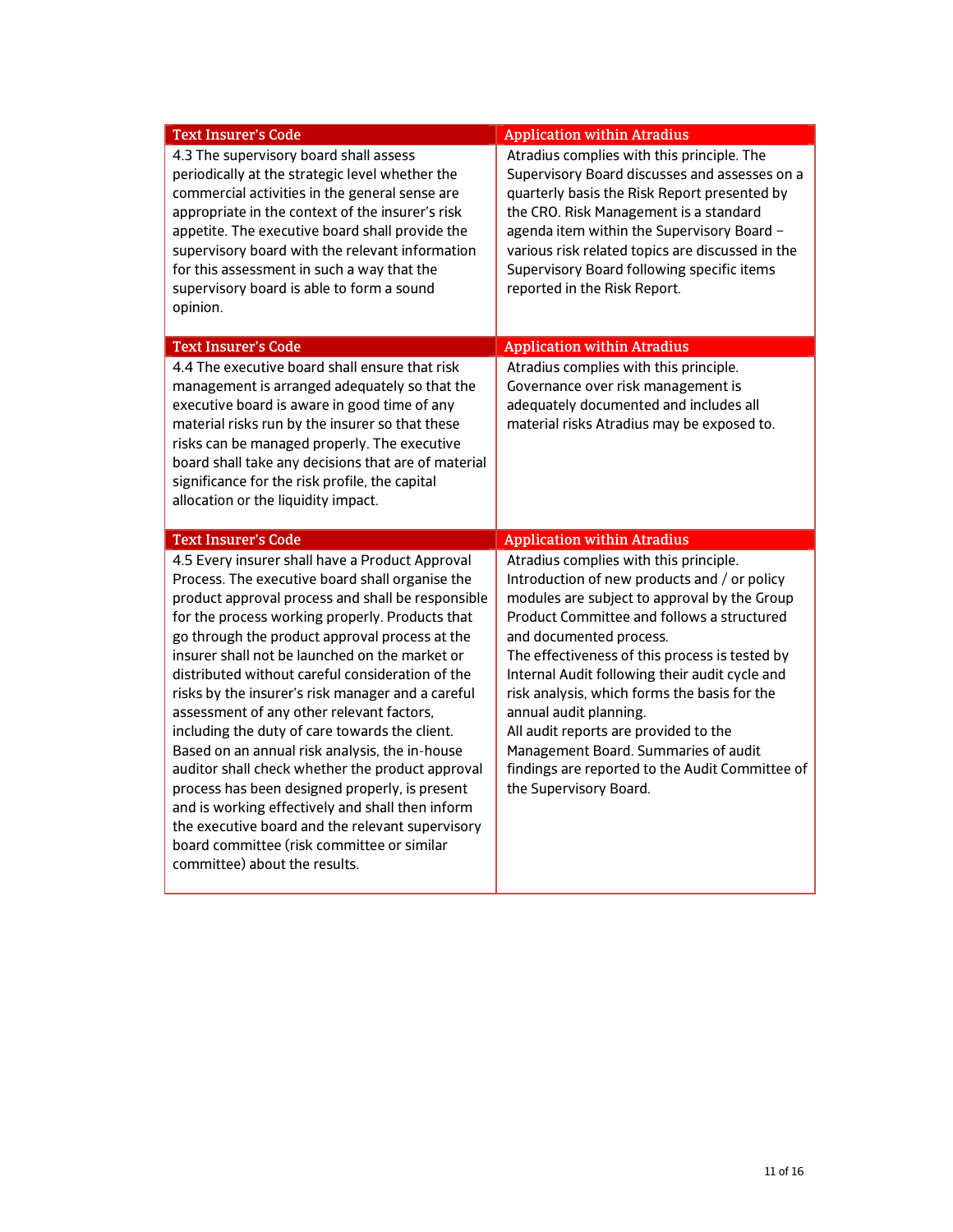#### 5. Audit

| <b>Text Insurer's Code</b>                                                                                                                                                                                                                                                                                                                                                                                                                  | <b>Application within Atradius</b>                                                                                                                                                                                                                                                                           |
|---------------------------------------------------------------------------------------------------------------------------------------------------------------------------------------------------------------------------------------------------------------------------------------------------------------------------------------------------------------------------------------------------------------------------------------------|--------------------------------------------------------------------------------------------------------------------------------------------------------------------------------------------------------------------------------------------------------------------------------------------------------------|
| 5.1 The executive board shall ensure that a<br>systematic audit is conducted of the management<br>of the risks related to the insurer's business<br>activities.                                                                                                                                                                                                                                                                             | Atradius complies with this principle. On behalf<br>of the Management Board, the Internal Audit<br>Unit within Atradius is responsible for a<br>systematic testing of the management of the<br>risks related to Atradius activities.                                                                         |
| <b>Text Insurer's Code</b>                                                                                                                                                                                                                                                                                                                                                                                                                  | <b>Application within Atradius</b>                                                                                                                                                                                                                                                                           |
| 5.2 Each insurer shall have its own, internal<br>auditor who shall occupy an independent position<br>within the insurer. The head of the internal audit<br>team shall present a report to the chairman of the<br>executive board and shall report to the chairman<br>of the audit committee.                                                                                                                                                | Atradius complies with this principle. The Audit<br>Charter describes the positioning and reporting<br>lines of the Internal Audit Unit in line with the<br>requirements formulated in the Insurer's Code.                                                                                                   |
| <b>Text Insurer's Code</b>                                                                                                                                                                                                                                                                                                                                                                                                                  | <b>Application within Atradius</b>                                                                                                                                                                                                                                                                           |
| 5.3 The internal auditor shall have the task of<br>assessing whether the internal control measures<br>have been designed properly, are present and are<br>working effectively. This assessment shall include<br>the quality and effectiveness of the system of<br>governance, risk management and the insurer's<br>control procedures. The internal auditor shall<br>report the findings to the executive board and the<br>audit committee. | Atradius complies with this principle. The Audit<br>Charter describes the role, tasks and<br>responsibilities of the Internal Audit Unit in line<br>with the requirements formulated in the<br>Insurer's Code.                                                                                               |
| <b>Text Insurer's Code</b>                                                                                                                                                                                                                                                                                                                                                                                                                  | <b>Application within Atradius</b>                                                                                                                                                                                                                                                                           |
| 5.4 The internal auditor, the external auditor and<br>the supervisory board's risk committee and/or<br>audit committee shall consult periodically,<br>including as regards the risk analysis and the<br>audit plan of both the internal auditor and the<br>external auditor.                                                                                                                                                                | Atradius complies with this principle. The<br>Director Internal Audit and external auditor<br>participate in the meetings of the Audit<br>Committee. Risk analysis and annual audit<br>planning are part of the agenda.                                                                                      |
| <b>Text Insurer's Code</b>                                                                                                                                                                                                                                                                                                                                                                                                                  | <b>Application within Atradius</b>                                                                                                                                                                                                                                                                           |
| 5.5 As part of the general audit assignment for<br>the financial statements, the external auditor<br>shall produce a report for the executive board and<br>the supervisory board which shall contain the<br>external auditor's findings concerning the quality<br>and effectiveness of the system of governance,<br>risk management and the insurer's control<br>procedures.                                                                | Atradius complies with this principle. The<br>external auditor reports its findings on the<br>quality and effectiveness of the system of<br>governance, risk management and the<br>insurer's control procedures in the<br>Management Letter and the Report to the<br>Management Board and Supervisory Board. |
| <b>Text Insurer's Code</b>                                                                                                                                                                                                                                                                                                                                                                                                                  | <b>Application within Atradius</b>                                                                                                                                                                                                                                                                           |
| 5.6 The internal auditor shall take the initiative in<br>arranging talks with De Nederlandsche Bank and<br>the external auditor at least once a year to discuss<br>each other's risk analysis and findings and each<br>other's audit plan at an early stage.                                                                                                                                                                                | Atradius complies with this principle. The<br>Internal Audit Unit maintains regular contacts<br>with DNB and the external auditor and obtains<br>input for the audit planning from these parties.                                                                                                            |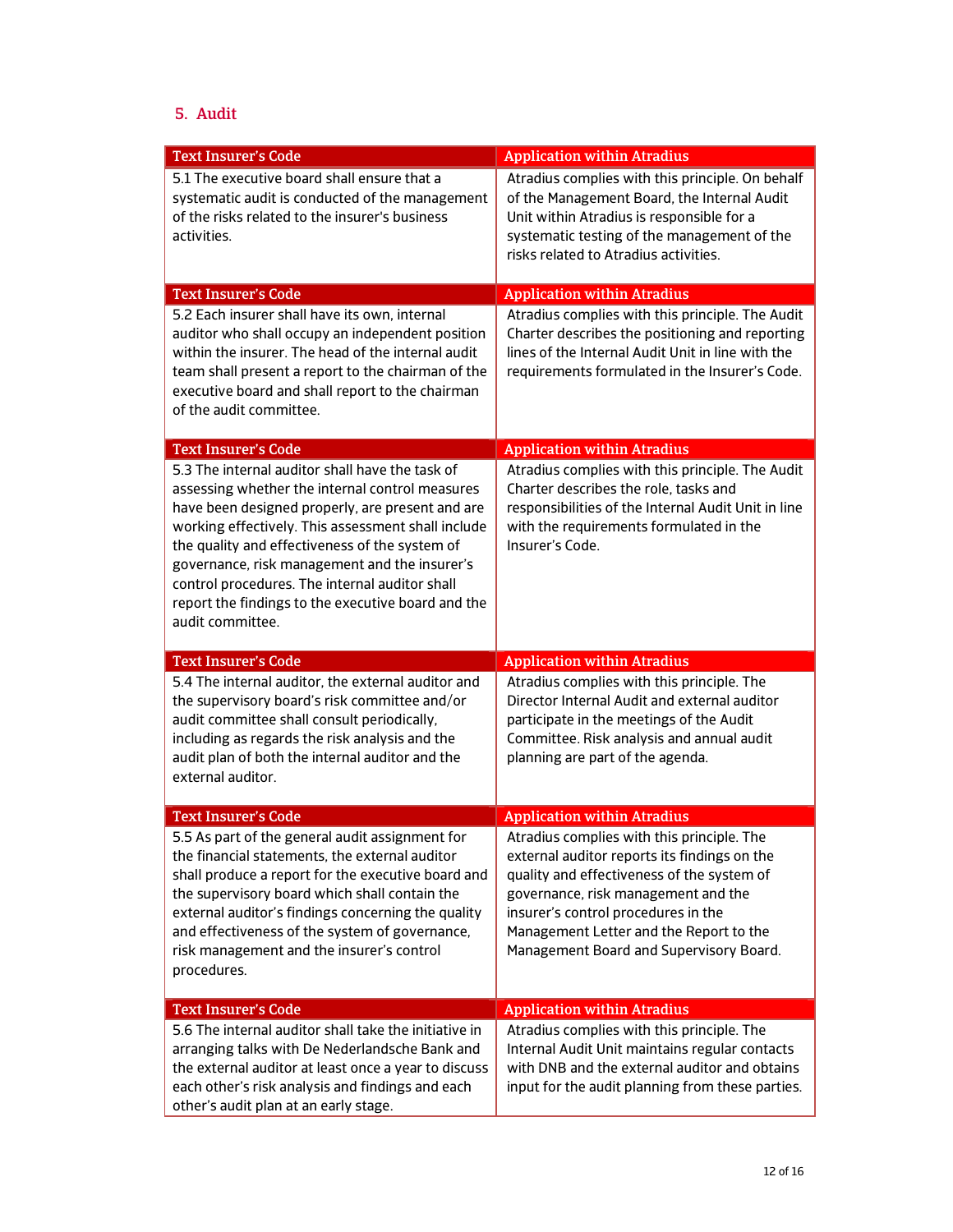# 6. Remuneration Policy

## **6.1 Basis**

| <b>Text Insurer's Code</b>                                                                                                                                                                                                                                                                                                                                                                                                                                                             | <b>Application within Atradius</b>                                                                                                                                                                                                                                                                                        |
|----------------------------------------------------------------------------------------------------------------------------------------------------------------------------------------------------------------------------------------------------------------------------------------------------------------------------------------------------------------------------------------------------------------------------------------------------------------------------------------|---------------------------------------------------------------------------------------------------------------------------------------------------------------------------------------------------------------------------------------------------------------------------------------------------------------------------|
| 6.1.1 The insurer shall implement a meticulous,<br>restrained and long-term remuneration policy<br>that is in line with its strategy and risk appetite,<br>objectives and values, taking into account the<br>long-term interests of the insurer, the relevant<br>international context and wider societal<br>acceptance. The supervisory board and the<br>executive board shall take this basis into account<br>when performing their tasks in relation to the<br>remuneration policy. | Atradius complies with this principle. The<br>Remuneration Policy for the Atradius Group<br>articulates several design principles in line with<br>the Insurer's Code. Remuneration shall<br>contribute to sound and efficient risk<br>management and shall not encourage taking<br>more risk than acceptable to Atradius. |
|                                                                                                                                                                                                                                                                                                                                                                                                                                                                                        |                                                                                                                                                                                                                                                                                                                           |

#### **6.2 Governance**

| <b>Text Insurer's Code</b>                                                                                                                                                                                                                                                                                                                                                                                                                                                                                                                                                                                                     | <b>Application within Atradius</b>                                                                                                                                                       |
|--------------------------------------------------------------------------------------------------------------------------------------------------------------------------------------------------------------------------------------------------------------------------------------------------------------------------------------------------------------------------------------------------------------------------------------------------------------------------------------------------------------------------------------------------------------------------------------------------------------------------------|------------------------------------------------------------------------------------------------------------------------------------------------------------------------------------------|
| 6.2.1. The supervisory board is responsible for<br>execution and evaluation of the remuneration<br>policy with respect to the members of the<br>Management Board. Apart from that, the<br>supervisory board approves the remuneration<br>policy applicable to senior management and<br>supervises the execution thereof by the<br>Management Board. The supervisory board also<br>approves the remuneration policy applicable to<br>other employees. The remuneration policy also<br>addresses retention, exit and entry<br>packages/allowances.                                                                               | Atradius complies with this principle. The<br>requirement is incorporated in the Supervisory<br>Board Rules. Also the Remuneration Policy<br>Atradius Group reflects these requirements. |
| <b>Text Insurer's Code</b>                                                                                                                                                                                                                                                                                                                                                                                                                                                                                                                                                                                                     | <b>Application within Atradius</b>                                                                                                                                                       |
| 6.2.2 The supervisory board shall annually discuss<br>the highest variable incomes at the insurer. The<br>supervisory board shall ensure that the executive<br>board assesses whether variable incomes are<br>consistent with the remuneration policy adopted<br>by the insurer, and in particular whether they<br>comply with the principles set out in this section.<br>Furthermore, the supervisory board shall discuss<br>material retention, exit and welcome packages,<br>assess whether they are consistent with the<br>remuneration policy adopted by the insurer and<br>ensure that these packages are not excessive. | Atradius complies with this principle. The<br>requirement is incorporated in the<br>Remuneration Policy Atradius Group.                                                                  |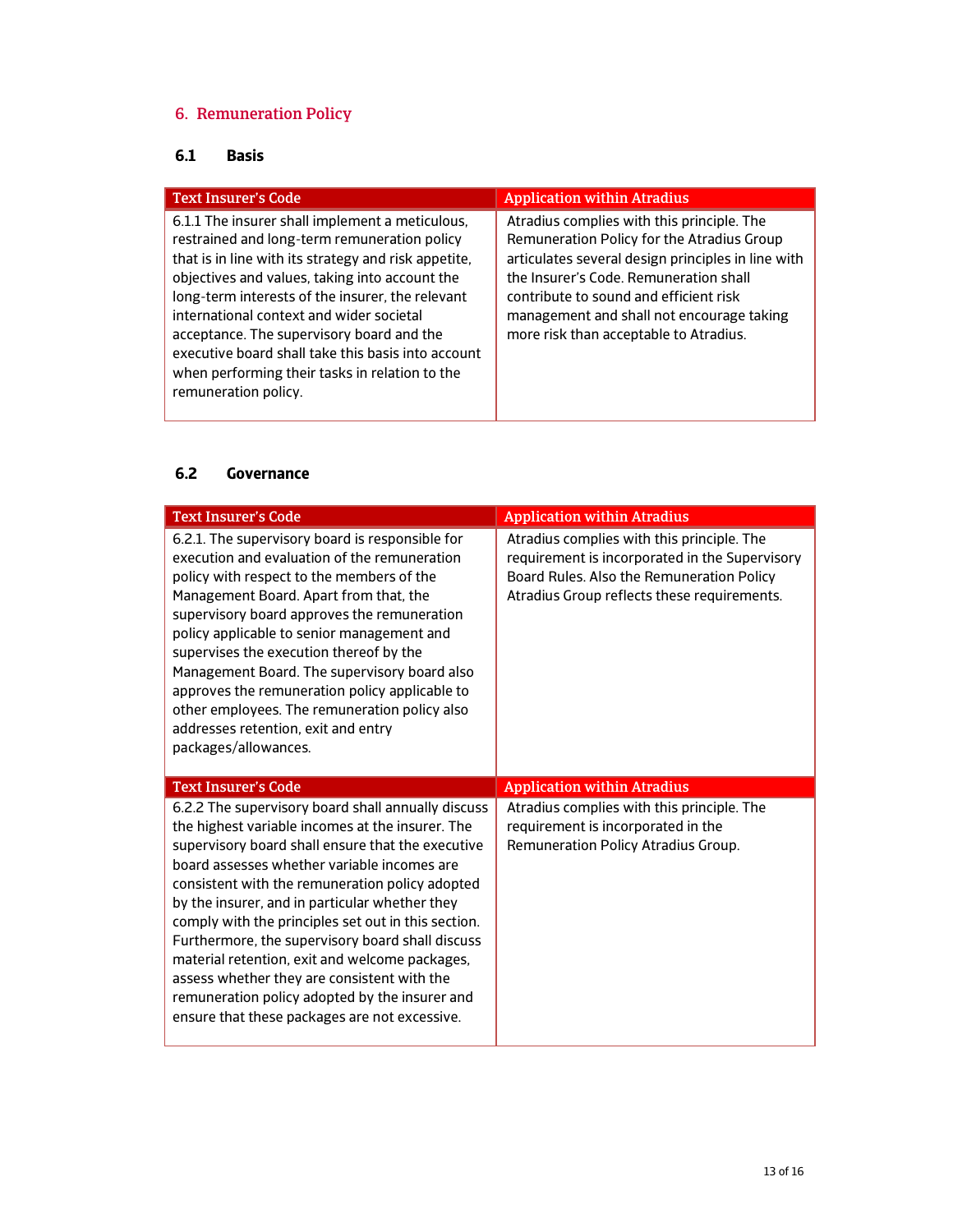|                                                                                                                                                                                                                                                                                                                                                                                                                                    | <b>Application within Atradius</b>                                                                                                                                                                                                                                                                                                                                  |
|------------------------------------------------------------------------------------------------------------------------------------------------------------------------------------------------------------------------------------------------------------------------------------------------------------------------------------------------------------------------------------------------------------------------------------|---------------------------------------------------------------------------------------------------------------------------------------------------------------------------------------------------------------------------------------------------------------------------------------------------------------------------------------------------------------------|
| 6.3.1 The total income of a member of the<br>executive board shall be in reasonable proportion<br>to the remuneration policy adopted by the<br>insurer. At the time when his or her total income<br>is decided, it shall be slightly below the median<br>level for comparable positions in the relevant<br>markets both inside and outside the financial<br>sector. The relevant international context shall be<br>a major factor. | As an internationally active insurer, Atradius<br>adopts as a design principle that remuneration<br>shall be set at levels appropriate to local<br>employment market conditions to attract to<br>and retain talented employees with the<br>Atradius Group, while observing the<br>Remuneration Policy Atradius Group and<br>applicable laws, rules and regulations. |
| <b>Text Insurer's Code</b>                                                                                                                                                                                                                                                                                                                                                                                                         | <b>Application within Atradius</b>                                                                                                                                                                                                                                                                                                                                  |
| 6.3.2 In the event of dismissal, remuneration may<br>not exceed one year's salary (the 'fixed'<br>remuneration component). If the maximum of<br>one year's salary would be manifestly<br>unreasonable for an executive board member<br>who is dismissed during his or her first term of<br>office, such board member shall be eligible for<br>severance pay not exceeding twice the annual<br>salary.                              | All contracts with Members of the Management<br>Board that have been agreed after publishing<br>the Governance Principles of 15 December<br>2010 will in principle be in compliance with this<br>requirement.                                                                                                                                                       |
| <b>Text Insurer's Code</b>                                                                                                                                                                                                                                                                                                                                                                                                         | <b>Application within Atradius</b>                                                                                                                                                                                                                                                                                                                                  |
|                                                                                                                                                                                                                                                                                                                                                                                                                                    |                                                                                                                                                                                                                                                                                                                                                                     |
| 6.3.3 When variable remuneration is awarded to<br>the executive board, the long-term component<br>shall be taken into account as well as profitability<br>and/or continuity of the insurer and a material<br>part of the variable remuneration shall be<br>conditional and shall not be paid until at least<br>three years have passed.                                                                                            | Atradius complies with this principle. The<br>design of variable remuneration as described in<br>Atradius' Remuneration Policy is in line with<br>the legal requirements resulting from DNB's<br>Controlled Remuneration Policy. 50% Of<br>variable pay is deferred and 100 % pay out of<br>variable pay is reached after three years.                              |
| <b>Text Insurer's Code</b><br>6.3.4 Shares granted to executive board members                                                                                                                                                                                                                                                                                                                                                      | <b>Application within Atradius</b><br>This principle does not apply to Atradius as                                                                                                                                                                                                                                                                                  |

# **6.3 Remuneration of members of the executive board**

#### **6.4 Variable remuneration**

| <b>Text Insurer's Code</b>                                                                               | <b>Application within Atradius</b>                                                                                                                                |
|----------------------------------------------------------------------------------------------------------|-------------------------------------------------------------------------------------------------------------------------------------------------------------------|
| 6.4.1 The allocation of variable remuneration shall<br>be related to the insurer's long-term objectives. | Atradius complies with this principle. The long-<br>term objectives of Atradius are one of the<br>design principles of the Remuneration Policy<br>Atradius Group. |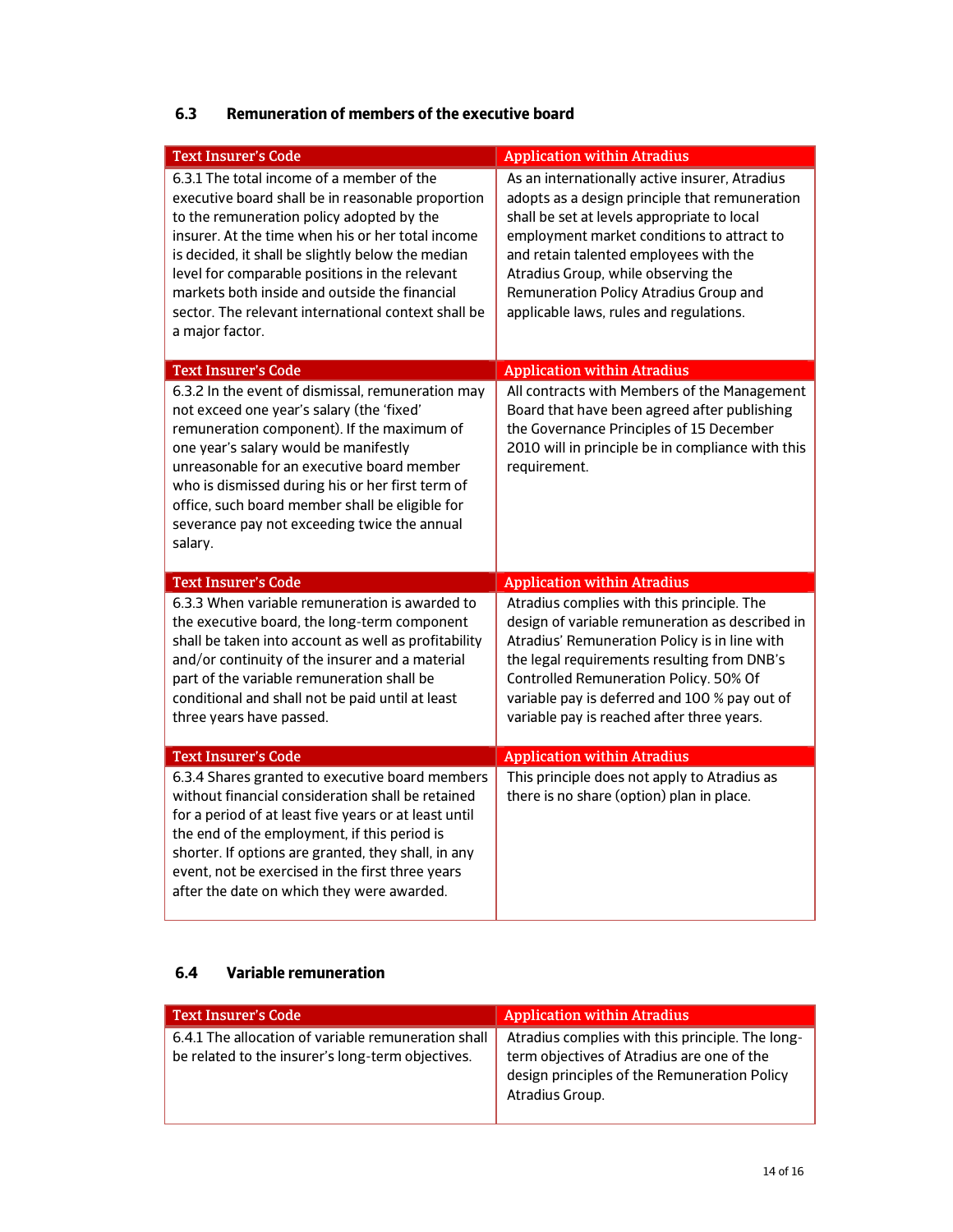| <b>Text Insurer's Code</b>                                                                                                                                                                                                                                                                                                                                                                                                                                                                                                                     | <b>Application within Atradius</b>                                                                                                                                                                                                                                                                                                                                                             |
|------------------------------------------------------------------------------------------------------------------------------------------------------------------------------------------------------------------------------------------------------------------------------------------------------------------------------------------------------------------------------------------------------------------------------------------------------------------------------------------------------------------------------------------------|------------------------------------------------------------------------------------------------------------------------------------------------------------------------------------------------------------------------------------------------------------------------------------------------------------------------------------------------------------------------------------------------|
| 6.4.2 Every insurer shall set a maximum ratio of<br>variable remuneration to fixed salary that is<br>appropriate for the insurer in question. The<br>variable remuneration per annum of members of<br>the executive board shall not exceed 100% of the<br>member's fixed income.                                                                                                                                                                                                                                                               | Atradius complies with this principle, which is<br>incorporated in the Remuneration Policy<br>Atradius Group.                                                                                                                                                                                                                                                                                  |
| <b>Text Insurer's Code</b>                                                                                                                                                                                                                                                                                                                                                                                                                                                                                                                     | <b>Application within Atradius</b>                                                                                                                                                                                                                                                                                                                                                             |
| 6.4.3 Variable remuneration shall be based on the<br>performances of the individual, his part of the<br>business and the performance of the insurer as a<br>whole according to pre-determined and<br>assessable performance criteria. In addition to<br>financial performance criteria, non-financial<br>performance criteria shall also make up a<br>significant portion of the assessment of the<br>individual. Performance criteria shall be defined in<br>terms that are as objective as possible in the<br>insurer's remuneration policy. | Atradius complies with this principle. In the<br>Remuneration Policy Atradius Group it is<br>outlined that variable pay is based upon<br>achieving Group targets, Unit targets and<br>individual targets. Also non-financial<br>performance criteria are part of the variable<br>remuneration. Atradius already applied these<br>performance criteria before the Insurer's Code<br>was issued. |
| <b>Text Insurer's Code</b>                                                                                                                                                                                                                                                                                                                                                                                                                                                                                                                     | <b>Application within Atradius</b>                                                                                                                                                                                                                                                                                                                                                             |
| 6.4.4 When performances are assessed based on<br>the pre-determined performance criteria,<br>financial performances shall be adjusted to allow<br>for estimated risks and capital costs.                                                                                                                                                                                                                                                                                                                                                       | Atradius complies with this principle. Estimated<br>risk is in the provisions and the shareholders<br>determine the Group Target as a function of<br>Return on Equity.                                                                                                                                                                                                                         |
| <b>Text Insurer's Code</b>                                                                                                                                                                                                                                                                                                                                                                                                                                                                                                                     | <b>Application within Atradius</b>                                                                                                                                                                                                                                                                                                                                                             |
| 6.4.5 In exceptional circumstances - for example,<br>if application of the pre-determined performance<br>criteria would result in undesired variable<br>remuneration for a member of the executive<br>board - the supervisory board shall have the<br>discretionary power to adjust the variable<br>remuneration if, in its opinion, this remuneration<br>would have unfair or unintended effects.                                                                                                                                             | Atradius complies with this principle, which is<br>incorporated in the Remuneration Policy<br>Atradius Group.                                                                                                                                                                                                                                                                                  |
| <b>Text Insurer's Code</b>                                                                                                                                                                                                                                                                                                                                                                                                                                                                                                                     | <b>Application within Atradius</b>                                                                                                                                                                                                                                                                                                                                                             |
| 6.4.6 The supervisory board shall be authorised<br>to reclaim variable remuneration allocated to a<br>member of the executive board based on<br>inaccurate data (whether or not the inaccurate<br>data is financial in nature).                                                                                                                                                                                                                                                                                                                | Atradius complies with this principle, which is<br>incorporated in the Remuneration Policy<br>Atradius Group.                                                                                                                                                                                                                                                                                  |